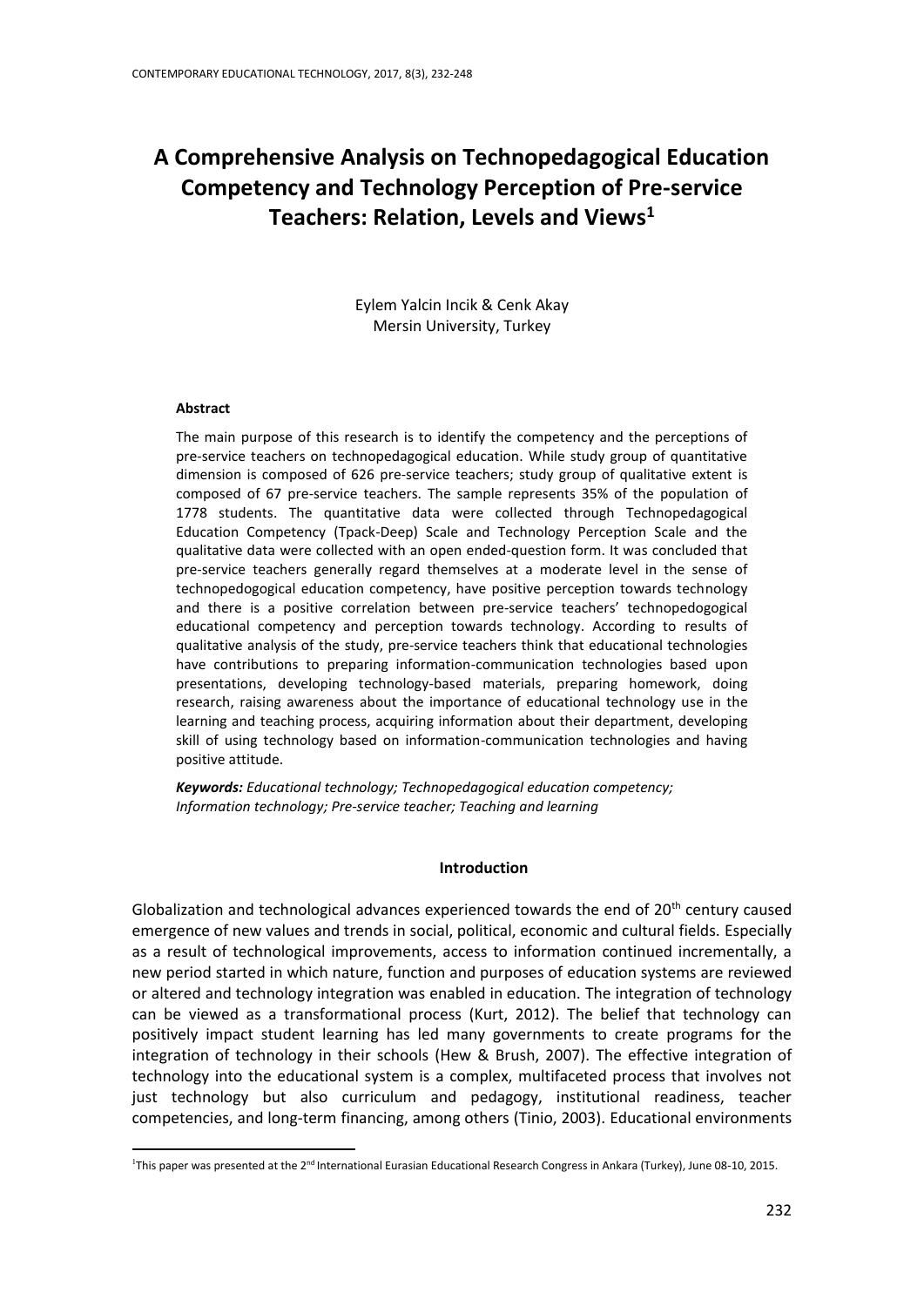have witnessed the widening gap between relatively digital immigrant teachers and digital native students (McClure, 2011).

The preparation of teachers in the educational use of technology appears to be a key component in almost every improvement plan for education and educational reform programs (Davis & Falba, 2002; Dawson, Pringle, & Adams, 2003; Thompson, Schmidt, & Davis, 2003). However, at the same time, government policies and initiatives have encouraged teachers to engage with their students' digital worlds (Honan, 2008). It is obvious that, for these reforms to be successful, teachers need to have the necessary knowledge and skills to integrate ICT in classroom learning with focus towards facilitating students' knowledge (Chai, Koh & Tsai, 2011, p. 595). That is because effective teaching certainly requires effective technology use (Ertmer & Ottenbreit-Leftwich, 2010).

In the studies carried out for technology use of teachers, it is possible to see the criticisms that teachers use technology restrictedly and in specific periods. The periods in which technology is used by teachers are for information transmission, instructional preparation, communication and for non-educational purposes such as administrative purposes, instructional preparation, teacher-directed instructional delivery, student assignments and instructional assessment rather than the facilitation of students' knowledge construction (Cuban, 2001; Gao, Choy, Wong, & Wu, 2009; Harris, Mishra, & Koehler, 2009; Kurt, 2012; McCannon & Crews, 2000; Ottenbreit-Leftwich, Glazewski, Newby, & Ertmer, 2010; Sang, Valcke, van Braak, & Tondeur, 2010; Seferoglu & Akbiyik, 2005).

It is emphasized in many studies in the literature that the main hindrances against technology use of teachers in education process are arising from lack of information, skill, experience and competency for technology; lack of current pedagogical content knowledge to support learning of students and lack of knowledge about combining technology and negative attitude and lack of motivation (Bingimlas, 2009; Chen, Looi, & Chen, 2009; Dwyer, Ringstaff & Sandholtz, 1991; Ertmer et al. 1999; Hew & Brush, 2007; Honan, 2008; Hutchison & Reinking 2011; Lim & Khine, 2006; Lim, 2007; Liu & Szabo 2009; Oncu, Delialioglu & Brown, 2008; Zhao, 2007). According to Bhattacherjee and Premkumar (2004), people's beliefs, attitudes, intentions and their use of information technology innovations change over time as they experience technology first hand. These observations have led to more emphasis on teaching teachers' ways of integrating technology in teaching (Angeli & Valanides, 2009; Goktas, Yildirim, & Yildirim, 2009; Polly & Brantley-Dias, 2009). Ertmer et al. (2001) propose that teacher educators have a responsibility to create opportunities in which pre-service teachers can increase their competence and confidence in technology integration. In order to facilitate teacher development for better integration of technology, teacher educators propose that teacher education should move away from technocentric approach to emphasize pedagogy and content (Harris et al., 2009). In view of recognizing the lack of theoretical frameworks to guide teacher preparation in technology integration, researchers, for the last ten years, have initiated systematic research for the purpose of developing theory and models to ground research in the area of teacher cognition about technology integration (Angeli, 2005; Angeli & Valanides, 2005; Mishra & Koehler, 2006; Niess, 2005; Valanides & Angeli, 2008).

TPACK (technological, pedagogical and content knowledge) goes beyond technocentric strategies and emphasizes the importance of helping teachers develop and apply integrated and interdependent understandings of technology, pedagogy, content, and context by describing the different types of technology integration knowledge teachers needed (Angeli & Valanides 2009; Mishra & Koehler 2006). TPACK 'connects technology to curriculum content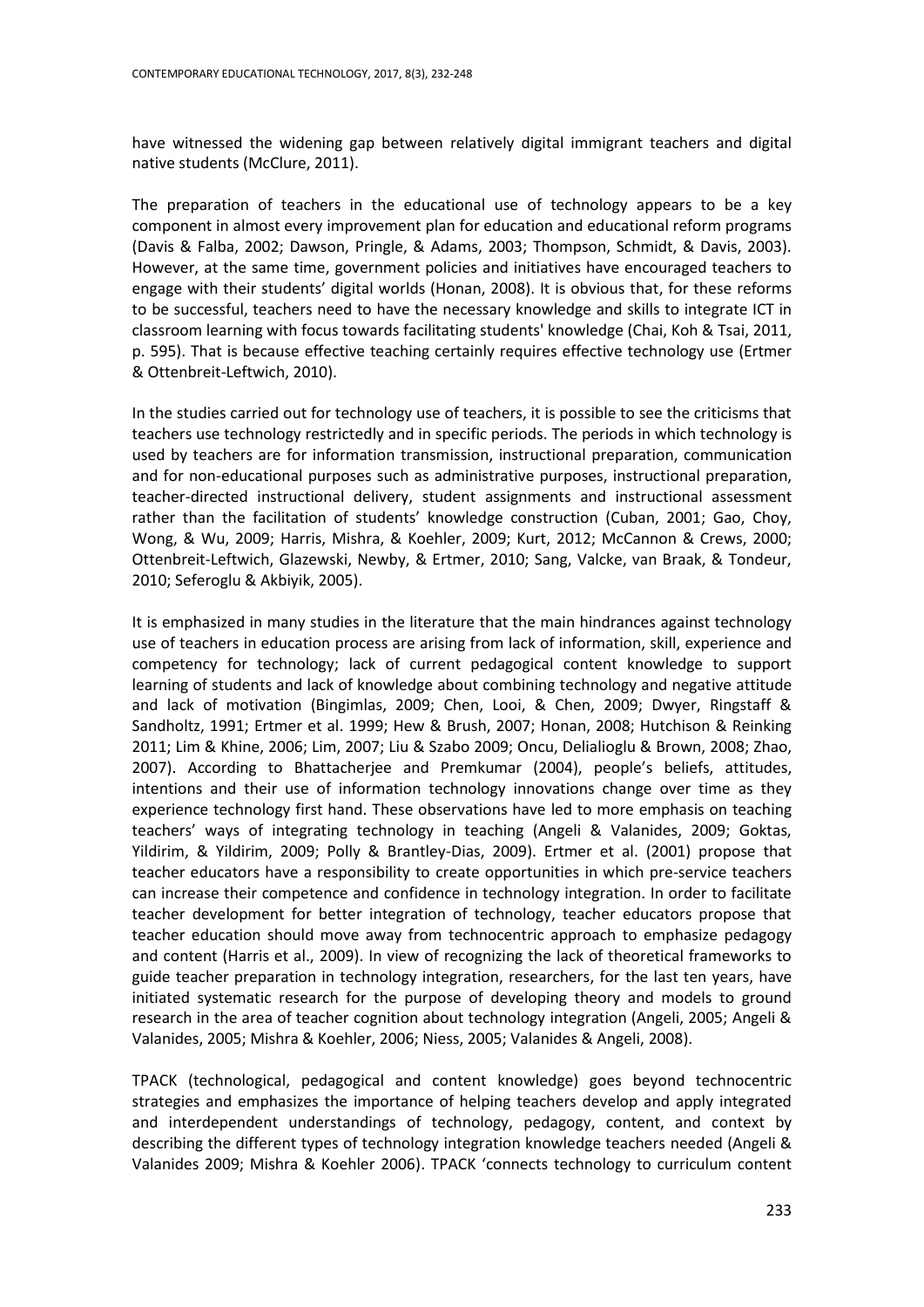and specific pedagogical approaches, and describes how teachers' understandings of these three knowledge bases can interact with one another to produce effective discipline-based teaching with educational technologies (Shin et al., 2009). Niess (2008) defines TPACK as the "body of knowledge that teachers now need for teaching with and about technology in their assigned subject areas and grade levels" (p. 224).

In teachers' competency report of Turkish Education Association (TED) published in 2009, TPACK (p.174) is defined as "having knowledge about curriculum and subject area, the way of teaching program and relation of the field with other fields, tools and structures, integration of the content to be taught in technology" and it was stated that both pre-service and in-service teachers should have this capability. Polly and Brantley-Dias (2009) point out that effective technology integration is the core of TPACK. Finger et al. (2010) state that "We need to encourage the implementation of strategies to better prepare future teachers for learning and teaching in the  $21^{st}$  century. To achieve this, we believe that we need a better, shared understanding of TPACK to inform teacher education courses and programs, to measure preservice teacher education students' TPACK capabilities throughout their program of study."

FATIH (Movement of Enhancing Opportunities and Improving Technology) Project was initiated by the Ministry of National Education in Turkey in 2010. It is aimed with this project to present equality of opportunity in education and improve the technology at schools by providing preschool, primary and secondary schools with laptops, LCD panels, interactive boards and internet which are for effective use of ICT tools in courses. However, it is not sufficient to equip schools with only technology. Integration of technology into learning-teaching process is a complex process and teachers are required to have certain kinds of qualifications and proficiencies. Therefore, it is quite important to carry out studies which analyze teacher education process in the sense of technopedagogical education, and determine perception of pre-service teachers about technology, views of them about education technologies and competence level of them about technopedagogical education. The significance of the study relates to the need for future teachers to have the TPACK capabilities which enable them to enhance and transform learning and teaching by having the necessary technological, pedagogical and content knowledge. On the other hand, Voogt & McKenney (2017) imply that empowering teachers for effective technology integration does not mean that they need to know the TPACK framework as such but implies that teachers need to understand how to shape instructional practices in which technological, content and pedagogical knowledge are embedded.

Depending on this requirement and importance, the aim of the current study is to analyze competence level of pre-service teachers about technopedagogical education, present the relation with their technological perception and determine their views about educational technologies. Toward to this aim, research questions are:

- 1. What is the competency level of pre-service teachers about technopedagogical education?
- 2. What are technological perceptions of pre-service teachers?
- 3. Do the competence levels and technological perceptions of pre-service teachers about technopedagogical education differ according to variables of gender, class level and program being taught?
- 4. Is there a relationship between competence level of pre-service teachers about technopedagogical education and their technological perceptions?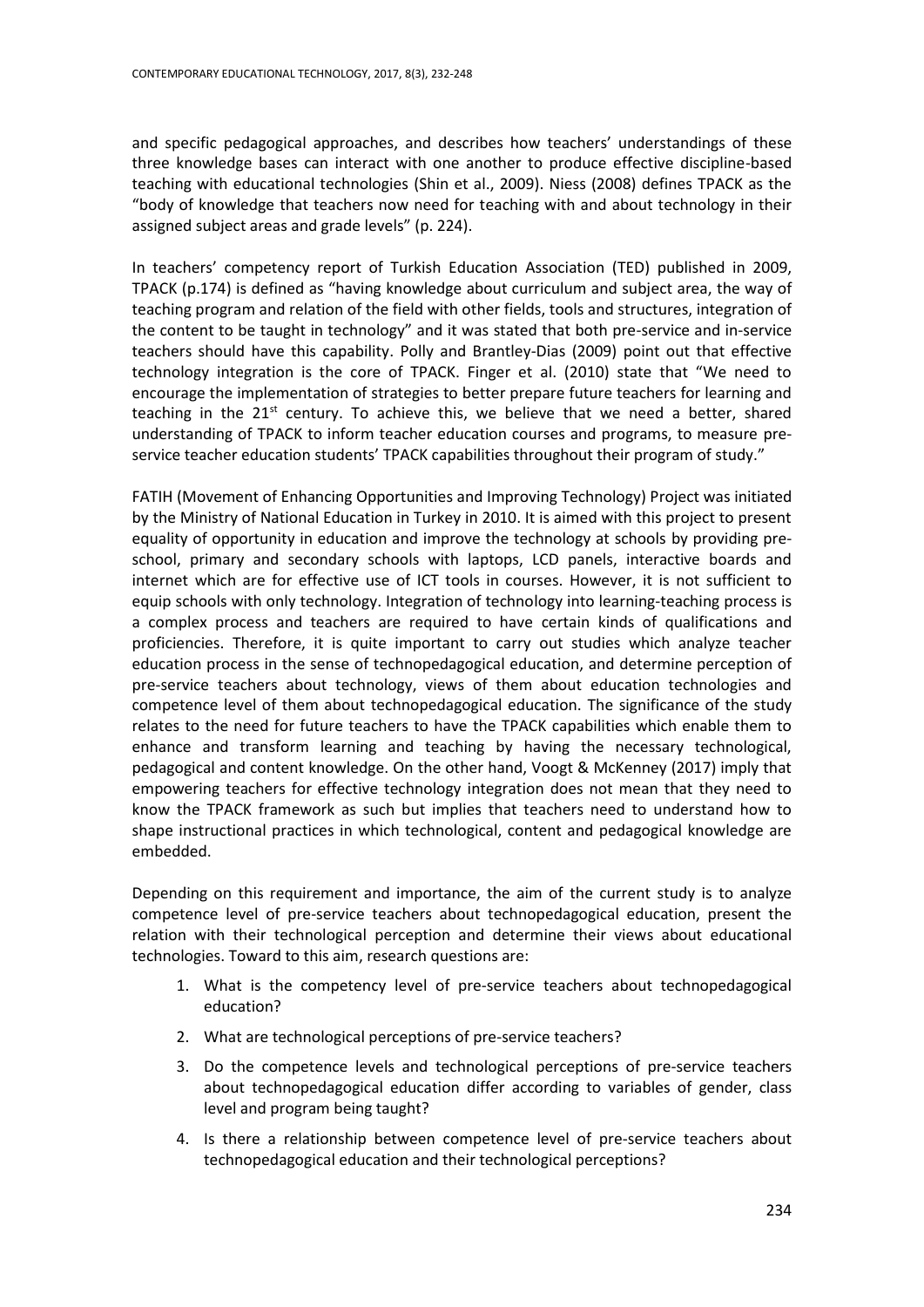- 5. What are the views of pre-service teachers about contributions of educational technologies to education processes?
- 6. What are the suggestions of pre-service teachers for improving contributions of education technologies to education processes?

## **Methodology**

## **Research Model**

In this study, the researchers employed both quantitative and qualitative research approaches in the data collection and data analysis processes. Two questionnaires were applied for the quantitative data collection from the pre-service teachers. Open-ended questions were used for the qualitative data collection from the pre-service teachers. By using different approaches, the researchers intended to strengthen the validity of the results. As Creswell (2003) defines, the researcher bases the inquiry on the assumption that collecting diverse types of data best provides an understanding of a research problem in the mixed method. The study begins with a broad survey in order to generalize results to a population and then focuses, in a second phase, on detailed qualitative, open-ended interviews to collect detailed views from the participants.

## **Participants**

While study group of quantitative dimension of study is composed of 626 pre-service teachers who were having training in the Faculty of Education at Mersin University; study group of qualitative extent is composed of 67 pre-service teachers who are also included in quantitative dimension. Population of the research is comprised of 1778 students and the sample represents 35% of it. 395 (63%) of pre-service teachers are females while 231 of them (37%) are males. 150 (24%) of pre-service teachers study at Turkish Language Teaching, 139 (22%) at Elementary School Teaching, 123 (20%) at Pre-school Teaching, 80 (13%) at English Language Teaching, 68 (11%) at Science Teaching and 66 (11%) at Mathematics Teaching.

The prospective teachers had the opportunity to take School Experience and Teaching Practice courses at schools where FATIH project is carried out. In Teaching Practice course, the ones of 4<sup>th</sup> grade also experienced microteaching practices which enable them to combine content and pedagogy in real class environment. Therefore, grade variable was included in analysis as it was predicted that there would be a difference in competency and perceptions of  $4<sup>th</sup>$  grade pre-service teachers who experienced teaching practice and  $3<sup>rd</sup>$  grade ones who did not. Moreover, the department was involved in the research as an independent variable since each department has distinct learning and teaching processes and benefits from the technology differently.

While 150 (82%) of pre-service teachers have a personal computer, 116 (19%) of them do not have a computer. Frequency and percentage distributions about views of pre-service teachers about computer programs to be used in their future occupational life and their competency level are given in Table 1.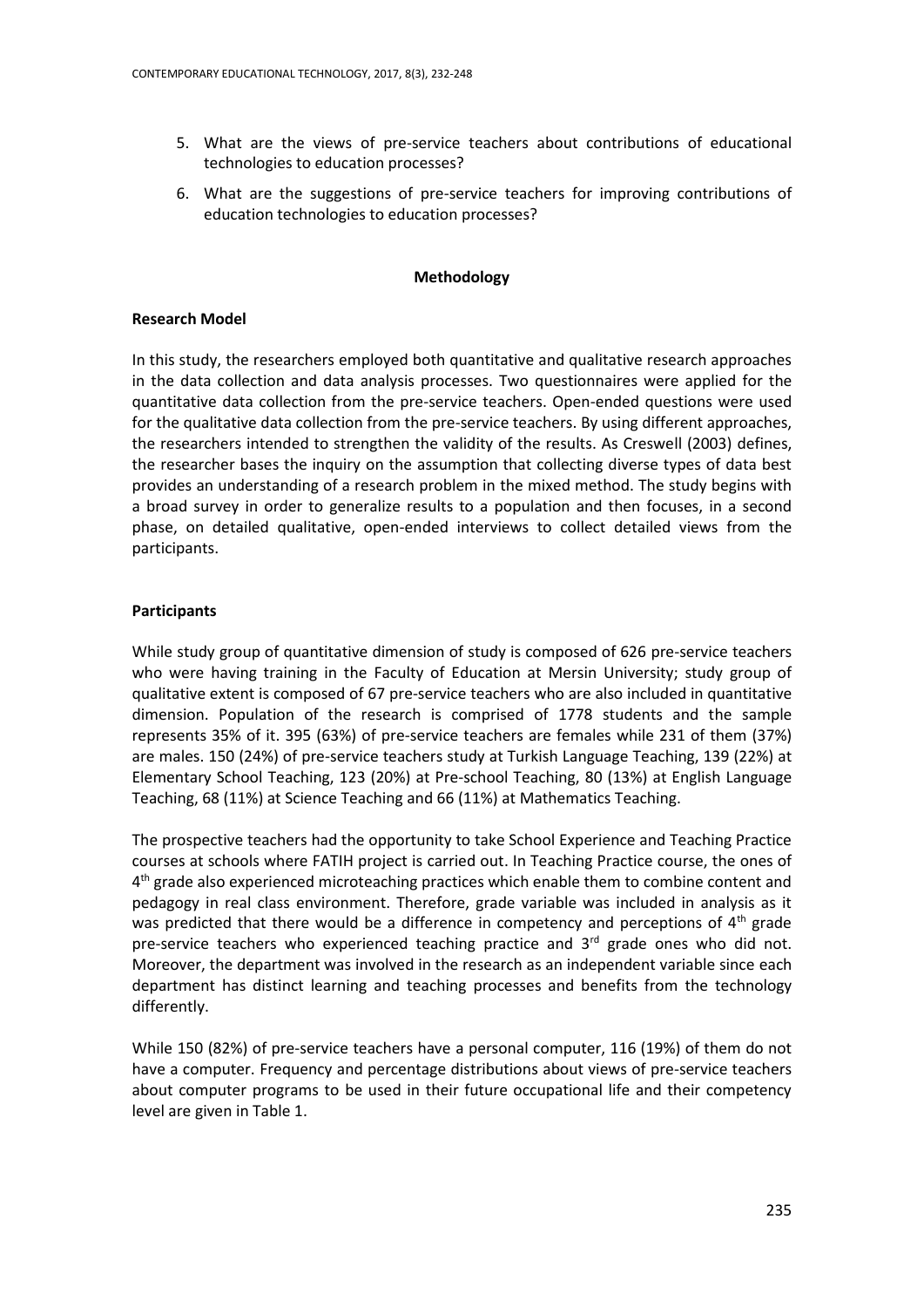|                            | Poor |      |     | Moderate |     | Good |
|----------------------------|------|------|-----|----------|-----|------|
|                            |      | %    |     | %        |     | %    |
| Basic terms about computer | 24   | 3,8  | 271 | 43.3     | 331 | 52,9 |
| Hardware                   | 165  | 26.4 | 316 | 50,5     | 145 | 23,2 |
| Operating system           | 86   | 13,7 | 317 | 50,6     | 223 | 35,6 |
| Word processor programs    | 38   | 6,1  | 211 | 33.7     | 377 | 60,2 |
| Calculation table programs | 156  | 24,9 | 301 | 48,1     | 169 | 27   |
| Presentation programs      | 27   | 4,3  | 180 | 28.8     | 419 | 66,9 |

Table 1. Frequency and Percentage Distribution about Views of Pre-Service Teachers about Computer Programs to Be Used in Their Future Occupational Life and Their Competency Level

When Table 1 is examined, it is seen that, in theme of basic terms on computer, 24 (4%) of preservice teachers are at poor level, 271 (43%) at moderate level and 331 (53%) at good level. In hardware theme, 165 (26%) of pre-service teachers are at poor level, 316 (51%) at moderate level and 145 (23%) at good level. In operating system theme, 86 (14%) of pre-service teachers are at poor level, 317 (51%) at moderate level and 223 (36%) at good level. In word processor programs theme, 38 (6%) of pre-service teachers are at poor level, 211 (34%) at moderate level and 377 (60%) at good level. In calculation table programs theme, 156 (25%) of preservice teachers are at poor level, 301 (48%) at moderate level and 169 (27%) at good level. In presentation programs theme, 27 (4%) of pre-service teachers are at poor level, 180 (29%) at moderate level and 419 (67%) at good level. When the table is analyzed in general, it can be said that the field in which pre-service teachers regard themselves competent at good level is presentation programs, the field in which they regard themselves weak is hardware.

## **Data Collection**

Technopedagogical Education Competency (TPACK-Deep) Scale which was developed by Kabakci Yurdakul et al. (2012) is comprised of 33 items using a 5-point Likert scale, ranging from "strongly disagree=1 to strongly agree=5. Cronbach alpha coefficient of the scale is 0.95. In this study, Cronbach alpha coefficient was found 0.96. The lowest score obtained from scale is 33, the highest score is 165. Depending on scores obtained from highest and lowest 27% of groups, if the total scale score of the participant is ≤95, technopedagogical competency of the participant is considered to be at low level; if between 95 and 130, at a moderate level; and if more than 130, at an advanced level.

**Technology Perception Scale:** Technology Perception Scale, which was developed by Tinmaz (2004), is a 5-point Likert-type scale with 28 items. According to validity and reliability study carried out by Tinmaz (2004), internal consistency coefficient of the whole scale is 0.86. Cronbach alpha coefficient was found to be 0.93 in this study.

**Open-Ended Question Form:** There are two open-ended questions in the form which was developed by the researchers. These were; "Explain the effect of instructional technology on your education throughout Faculty of Education" and "What are your suggestions to improve contributions of instructional technologies to the education of pre-service teachers?" Openended question form was presented to 5 academicians who are experts in the field of curriculum and instruction. Experts evaluated data collection tool in the sense of fitness for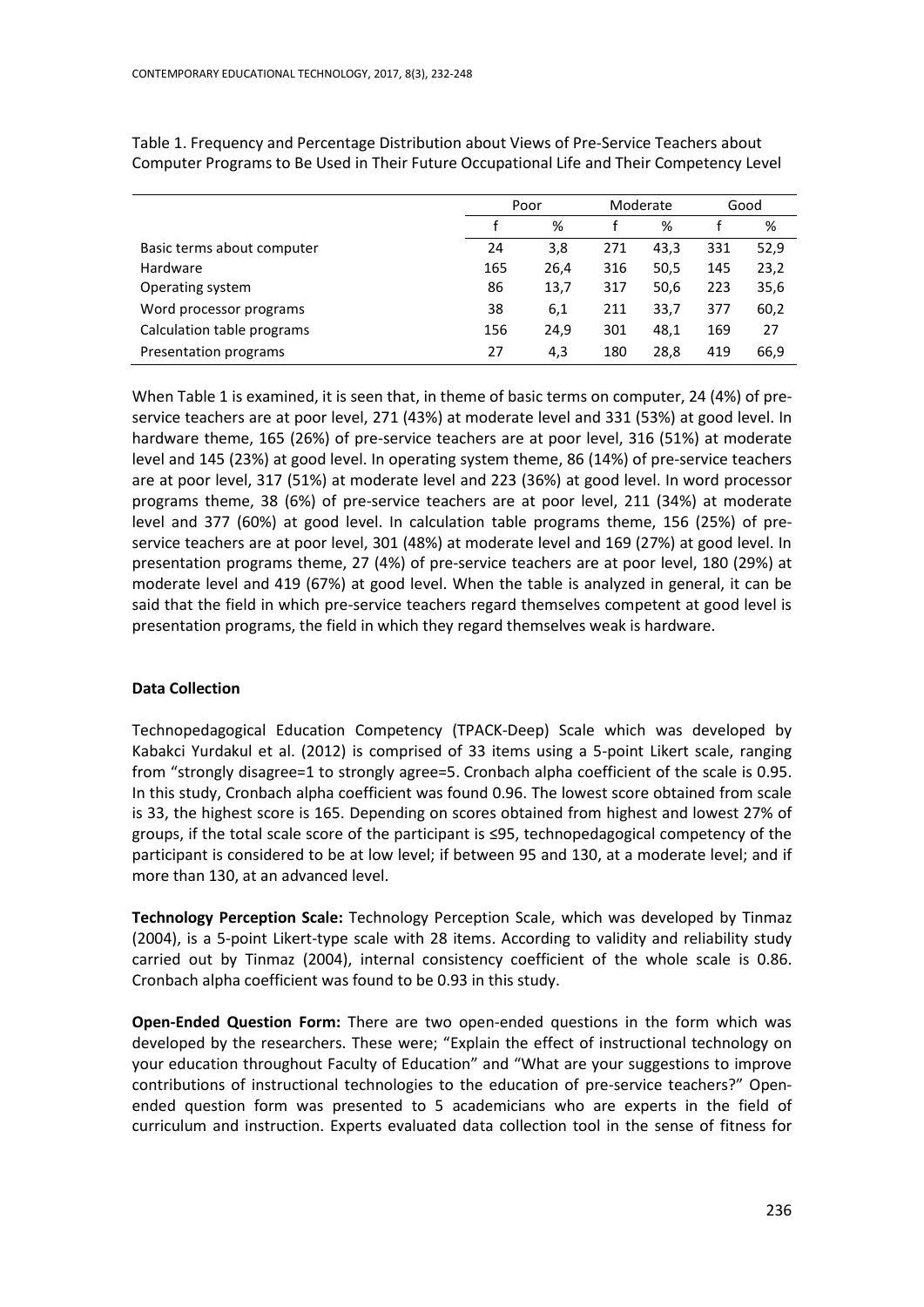purpose, comprehensibility of the instructions, content and way of answering. Necessary revisions were made based on the feedback obtained from the field experts.

## **Data Analysis**

Within the general aim of study, SPSS (Statistical Packet for Social Sciences) program was used for statistical analysis of survey forms, demographic variables were interpreted with frequency (f) and percentage (%) methods which are of descriptive statistics. Competency level of preservice teachers about technopedagogical education and technological perception were interpreted through mean (M), standard deviation (SD), minimum (min) and maximum (max) scores. t-test was used to determine the relationship between gender and class of pre-service teachers and technopedogogical competence level and their technological perception; oneway analysis of variance (ANOVA) was used to determine whether it differs according to department. Pearson correlation analysis was done to determine the level of relationship between competence level of pre-service teachers about technopedogogical education and their technological perception.

Participants who compose study group in analysis of qualitative data were stated with capital letters of "pre-service teacher" and their sequence number (eg: PT1, PT2, PT3); in the analysis of data, content analysis was used which is one of qualitative data analyses. The main purpose in the content analysis is to assess terms and relationships that would explain collected data. The process carried out in content analysis is to gather similar data within the frame of specific terms and themes, to arrange and interpret them in a way that reader would understand (Yildirim & Simsek, 2008, p.227).

Data obtained from open-ended question form was analyzed in four stages which are (1) codification of data, (2) finding themes, (3) arrangement of codes and themes and (4) identification and interpretation of findings (Yildirim & Simsek, 2008, p.228). Answers given to open-ended survey questions by pre-service teachers were coded and arranged separately by both researchers. Coded data were analyzed and grouped according to their difference and similarity, codes which are related with each other were gathered and they formed the themes. In this process, codes which have agreement and disagreement were calculated according to Miles and Huberman (1994) reliability formula. Agreement percentages were 0.85 for the first question and 0.83 for the second question. According to Miles Huberman formula, if the percentage is greater than 0.70, it means that there is an agreement between views of both researchers in the codification and the codification process is reliable. According to values obtained as a result of practice of formula for both questions, codifications are reliable.

## **Findings**

The first sub-problem of the study was stated as "What is the competency level of pre-service teachers about technopedogogical education?" In order to find an answer for this question; mean (M), standard deviation (SD), minimum (min) score and maximum (max) scores were calculated, and the results were presented in Table 2.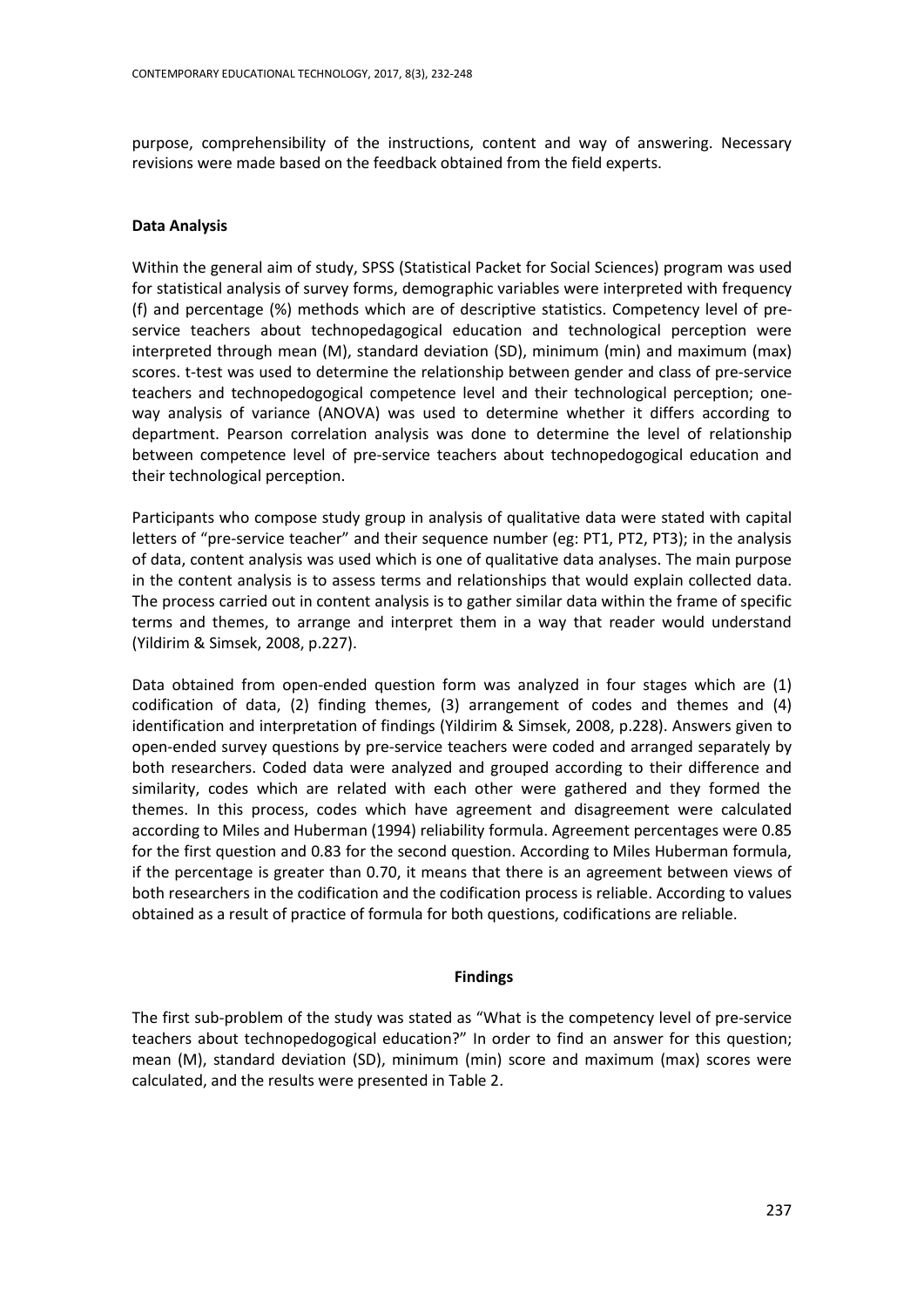|                 |                    | n   | м      | SD    | Min   | Max |
|-----------------|--------------------|-----|--------|-------|-------|-----|
| The whole group |                    | 626 | 129    | 17,73 | 49    | 165 |
| Gender          | Male               | 231 | 130,51 | 19,03 | 49    | 165 |
|                 | Female             | 395 | 128,76 | 16,92 | 59,87 | 165 |
|                 | 3. class           | 300 | 129,33 | 16,08 | 72    | 165 |
| Class           | 4. class           | 326 | 129,47 | 19,16 | 49    | 65  |
| Department      | Turkish Teac.      | 150 | 127,43 | 18    | 58    | 65  |
|                 | Elt. School Teach. | 139 | 128,39 | 16,97 | 90    | 165 |
|                 | Pre-school Teac.   | 123 | 128,02 | 19.94 | 59,87 | 165 |
|                 | English Teach.     | 80  | 139,40 | 14,05 | 105   | 165 |
|                 | Science Teach.     | 68  | 129,47 | 18,22 | 49    | 165 |
|                 | Math. Teach.       | 66  | 126,38 | 13,96 | 90    | 165 |

Table 2. Descriptive Statistics of Pre-Service Teachers about Scores Obtained From Technopedagogical Education Competency (Tpack-Deep) Scale

When descriptive statistics in Table 2 are analyzed; it is seen that the highest score of preservice teachers is 165, the lowest score is M=49 and the mean score is M=129. When it is thought that getting score of M=130 and below in the scale refers to moderate level in technopedagogical education competency, it can be said that pre-service teachers regard themselves at a moderate level. Considering gender, it can be said that competency level of male pre-service teachers is at advanced level while that of female pre-service teachers is at moderate level. It is seen in terms of class variable that mean scores of pre-service teachers are so close to each other. Regarding departments variable; it is seen that English Language Teaching Department has the highest mean and Mathematics Teaching Department has the lowest mean.

The second sub-problem of the study was stated as "How is technological perception of preservice teachers?" In order to seek answer for this question; mean (M), standard deviation (SD), minimum (min) score and maximum (max) score were calculated and results were presented in Table 3.

|                 |                   | n   | м      | SD    | Min | Max |
|-----------------|-------------------|-----|--------|-------|-----|-----|
| The Whole Group |                   | 626 | 111,78 | 14,44 | 42  | 140 |
| Gender          | Male              | 231 | 112,65 | 15,25 | 42  | 140 |
| Class           | Female            | 395 | 111,27 | 13,94 | 42  | 140 |
|                 | 3. class          | 300 | 112.49 | 13,58 | 42  | 140 |
|                 | 4. class          | 326 | 111,12 | 15,18 | 42  | 140 |
| Department      | Turkish Teach.    | 150 | 109,45 | 15,97 | 42  | 140 |
|                 | School Teach.     | 139 | 111.44 | 12,97 | 58  | 140 |
|                 | Pre-school Teach. | 123 | 112,14 | 15,96 | 60  | 140 |
|                 | English Teach.    | 80  | 120.40 | 9,27  | 99  | 140 |
|                 | Science Teach.    | 68  | 111,30 | 13,96 | 56  | 140 |
|                 | Math.Teach.       | 66  | 107.15 | 12.39 | 66  | 136 |

Table 3. Descriptive Statistics of Pre-Service Teachers about Scores Obtained From Technology Perception Scale

When descriptive statistics in Table 3 are analyzed, it is seen that the highest score of preservice teachers is 140 and the mean score is M=111,78. Considering gender, it can be said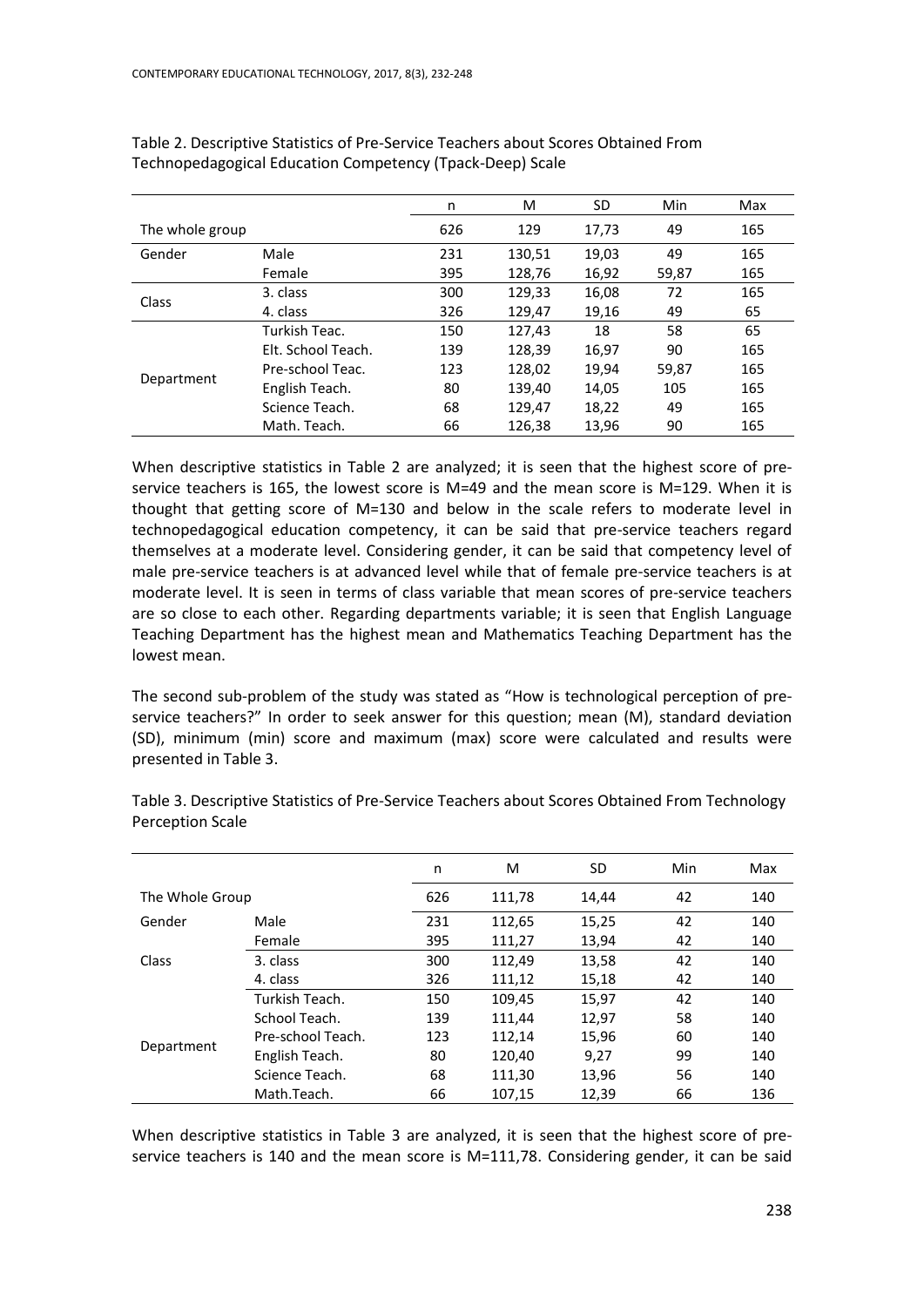that the mean of male pre-service teachers (M=112,65) and female pre-service teachers (M=111,27) are very close to each other. According to class variable; mean scores of preservice teachers who have education at  $3^{rd}$  class (M=112,49) and  $4^{th}$  class (M=111,12) are very close to each other. Regarding departments; it is seen that English Language Teaching Department has the highest mean (M=120,40) and Mathematics Teaching Department has the lowest mean (M=107,15).

The third sub-problem of study was stated as "Do the competence levels and technological perceptions of pre-service teachers about technopedagogical education differ according to variables of gender, class level, program being taught?" In order to seek answer for this question; independent samples t-test was used to determine whether competence level of pre-service teachers on technopedogogical education and perception scores on technology differ according to gender and class level variables; one-way ANOVA statistics was used in order to determine whether they differ according to program being taught. The results are presented in Table 4 and 5.

| Competence                     | Gender      | n   | M      | SS    | SD        | t    | р     |
|--------------------------------|-------------|-----|--------|-------|-----------|------|-------|
|                                | Male        | 231 | 130,51 | 19,03 | 624       | 1,19 | 0,233 |
| about Techno-                  | Female      | 395 | 128,76 | 16,9  |           |      |       |
| pedagogical                    | Class Level | n   | Mean   | SS    | <b>SD</b> | t    | р     |
| Education                      | 3. Class    | 300 | 129,33 | 16,08 | 624       |      |       |
|                                | 4. Class    | 326 | 129,47 | 19,16 |           | 0,10 | 0,917 |
| Perception about<br>Technology | Gender      | n   | Mean   | SS    | <b>SD</b> | t    | р     |
|                                | Male        | 231 | 112,65 | 15,25 | 624       |      |       |
|                                | Female      | 395 | 111,27 | 13,94 |           | 1,15 | 0,259 |
|                                | Class Level | n   | Mean   | SS    | <b>SD</b> | t    | р     |
|                                | 3. Class    | 300 | 112,49 | 13,58 |           |      |       |
|                                | 4. Class    | 326 | 111,12 | 15,18 | 624       | 1,19 | 0,235 |

Table 4. Independent Samples t-Test Results

According to the analyses in Table 4, it is seen that there is no significant difference between the means of competence level index of pre-service teachers about technopedogogical education in terms of gender ( $t_{tpack}=1,19$ ; p>0.05) and class level ( $t_{tpack}=0,10$ ; p>0.05). When descriptive statistics are analyzed with regard to their perception about technology, there is no significant difference between means of perception index of pre-service teachers about technology according to gender ( $t_{tpack}=1,15$ ; p>0.05) and class level ( $t_{tpack}=0,19$ ; p>0.05).

Table 5. ANOVA Results about Pre-Service Teachers' Score Means of Competency Level about Technological Education According to Variable of Program Being Taught

| Competence<br>about                | Source of<br>Variance                | Sum of<br><b>Squares</b>             | SD                                   | Mean of<br>Squares  | F                            | р                             | <b>Differences</b>                           |
|------------------------------------|--------------------------------------|--------------------------------------|--------------------------------------|---------------------|------------------------------|-------------------------------|----------------------------------------------|
| Techno<br>pedagogical<br>Education | Intergroup<br>Intragroup<br>Total    | 9559,057<br>187121,914<br>196680,71  | 5<br>620<br>625                      | 1911,811<br>301,810 | 6.334                        | 0.000                         | Eng.T > T.T;<br>M.T.; S.T;<br>P-S.T.; Sci.T. |
| Department<br><b>Means</b>         | English<br><b>Teaching</b><br>139.40 | Turkish<br><b>Teaching</b><br>127.43 | Elementary<br>Math. Teach.<br>126,38 |                     | School<br>Teaching<br>128,39 | Preschool<br>Teach.<br>128,02 | Science<br>Teaching<br>129.47                |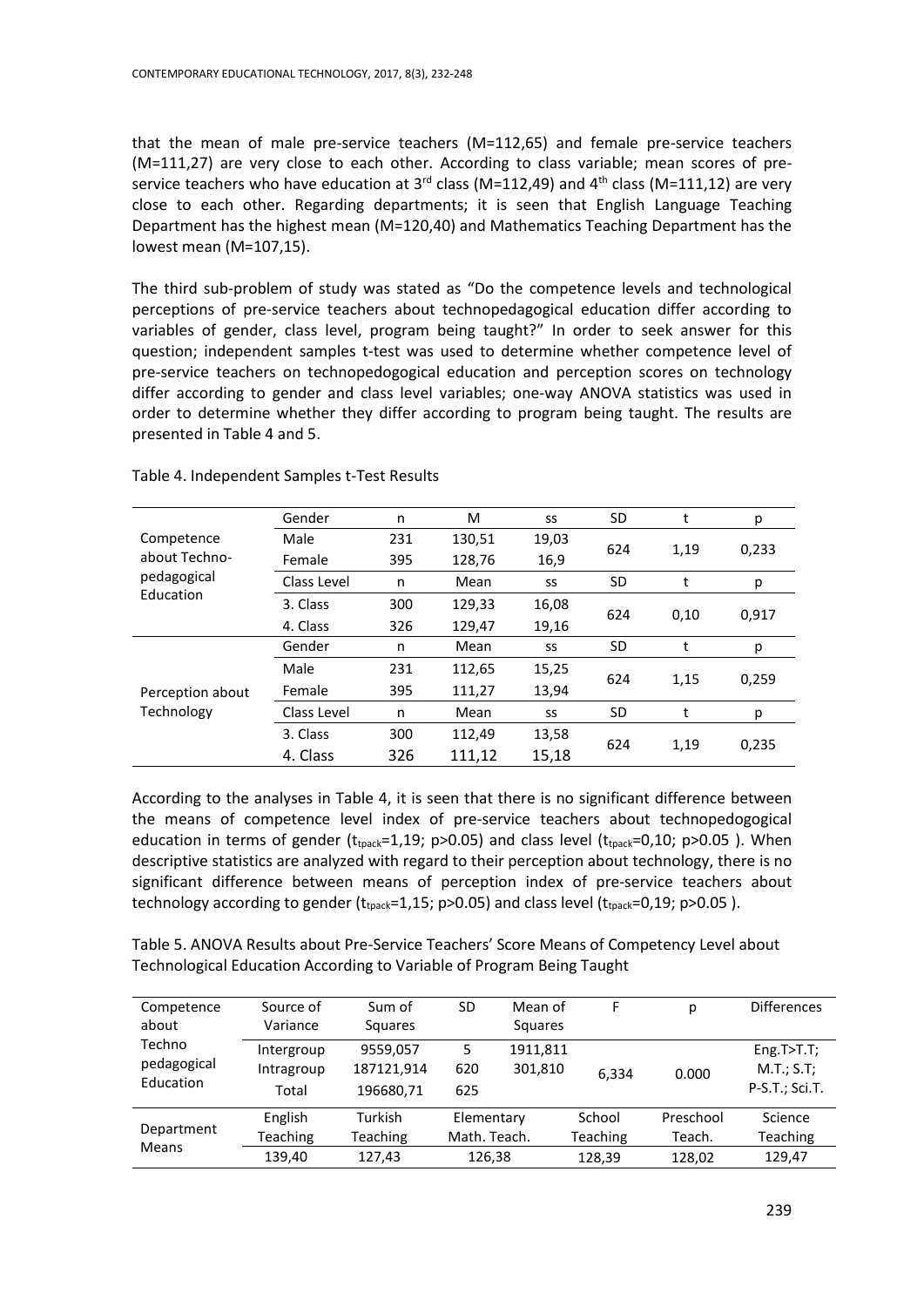| Perception<br>about | Resource of<br>Variance | Sum of<br><b>Squares</b> | SD           | Mean of<br>Squares |                 | P         | <b>Differences</b> |
|---------------------|-------------------------|--------------------------|--------------|--------------------|-----------------|-----------|--------------------|
| Technology          | Intergroup              | 8230,603                 | 5            | 1646,121           |                 |           | Eng.T > T.T;       |
|                     | Intragroup              | 122185,240               | 620          | 197,073            | 8,353           | 0.000     | M.T.; S.T;         |
|                     | Total                   | 130415,842               | 625          |                    |                 |           | P-S.T.; S.T.       |
|                     | English                 | Turkish                  | Elementary   |                    | School          | Preschool | Science            |
| Department<br>Means | Teaching                | Teaching                 | Math. Teach. |                    | <b>Teaching</b> | Teach.    | Teaching           |
|                     | 120,40                  | 109.45                   | 107,15       |                    | 111.44          | 112.14    | 111,30             |

Considering the analyses in Table 5, it is seen that there is a significant difference between mean scores of pre-service teachers' competency level about technopedagogical education according to department variable ( $F_{(5-620)} = 6,334$ , p $< .01$ ). In other words, pre-service teachers' competency level about technopedogogical education differs significantly according to their departments. According to the results of Scheffe test which was carried out to determine between which departments there are differences, it was found that competency level (M=139,40) of pre-service teachers who continue their education at English Language Teaching Department is higher than those who receive education at Turkish Language Teaching (M=127,43), Elementary Mathematics Teaching (M=126,38), Elementary School Teaching (M=128,39), Preschool Teaching (M= 128,02) and Science Teaching (M=129,47) departments.

Regarding the analyses in Table 5, it is seen that there is significant difference between mean scores of pre-service teachers' perception about technology according to department variable  $(F_{(5-620)} = 8,353, p<0.01)$ . In other words, pre-service teachers' perception about technology differs significantly according to their departments. According to the results of Scheffe test which was carried out to determine between which departments there are differences, it was found that competency level (M=120,40) of pre-service teachers who have education at English Language Teaching Department is higher than those who receive education at Turkish Language Teaching (M=109,45), Elementary Mathematics Teaching (M=107,15), Elementary School Teaching (M=111,44), Preschool Teaching (M= 112,14) and Science Teaching (M=111,30) departments.

The fourth sub-problem of the study is stated as "Is there a relation between competence level of pre-service teachers about technopedagogical education and their technological perceptions?" In order to seek answer for this question, the relationship between competence level of pre-service teachers about technopedagogical education and their technological perceptions was analyzed with Pearson Correlation coefficient and the findings are presented in Table 6.

Table 6. Pearson Correlation Coefficient between Competence Level of Pre-Service Teachers about Technopedagogical Education and Their Technological Perceptions

| Competence about Technopedogogical Education |      |      |
|----------------------------------------------|------|------|
| Perception about Technology                  | 584. | .000 |

Taking the analyses in Table 6 into account, it is seen that there is a significant relation in positive direction between competence level of pre-service teachers about technopedagogical education and their technological perceptions (r=0.584, p<0.01). According to this, it can be said that as competence level of pre-service teachers about technopedagogical education increases, so does their perception about technology.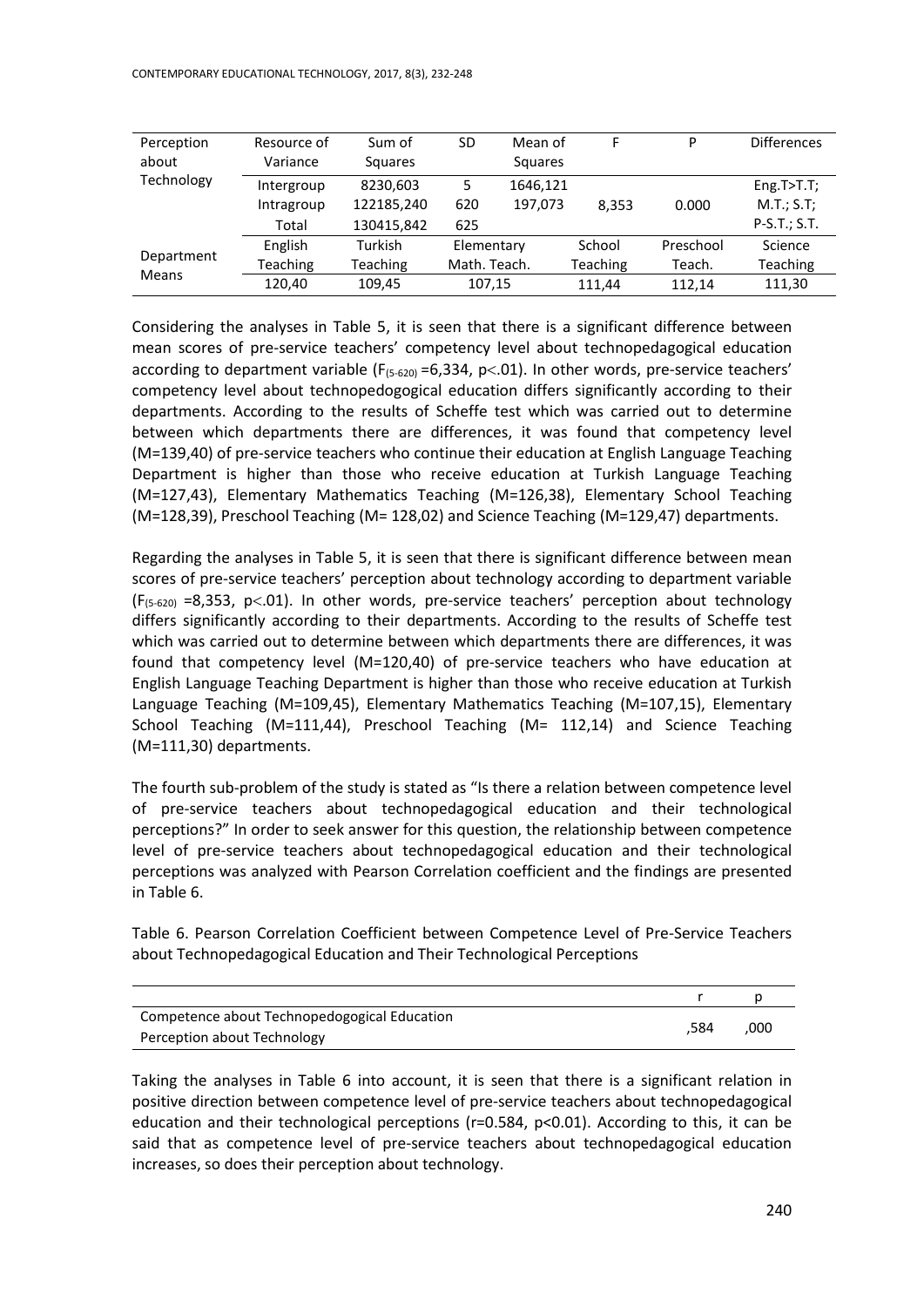The fifth sub-problem of the study is stated as "What are the views of pre-service teachers about contributions of educational technologies to education processes?" In order to seek answer for this question, answers of pre-service teachers given for open-ended questions were analyzed with content analysis.

When descriptive analyses are examined, it is seen that answers of pre-service teachers gather under four main themes which are *contribution to educational status, contribution to occupational improvement, contribution to active use of technology* and *no contribution.* For pre-service teachers, the most common points about contribution of educational technologies to education processes are preparing information-communication technologies (ICT)-based presentations (f=12) and developing technology-based materials (f=7) in the sense of education status, raising awareness about importance of educational technology use in learning-teaching process (f=13), having information about department (f=4), developing activities based on in-class visuals (4) in terms of contribution to occupational development, using practices based on information-communication technologies (f=23) and developing skill of using technology (f=6) in the sense of effective use of technology. For this question, some of the pre-service teachers stated their views as that educational technologies have no contribution to education processes  $(f=7)$  and few teachers stated that technology is not used satisfactorily (f=2). Some of the pre-service teachers' views about this question are as such:

*"I think it enables me to be raised as more qualified teacher. Computer-based education especially in mathematics teaching would enable both teachers to be more efficient in the field and students to receive better education." (PT2)*

*"In my occupation as a teacher, I will be able to make use of technology (educational technologies) to provide more efficient learning in shorter time for students. I think educational technologies will be beneficial first of all for this reason. Throughout my education, I could use educational technologies effectively while making homework and preparing projects. In the presentation I have made contribution by using educational listening, postcards, and PowerPoint presentations." (PT31)*

The sixth sub-problem of study is stated as "What are the suggestions of pre-service teachers for improving contributions of education technologies to education processes?" In order to seek answer for this question, answers of pre-service teachers given for open-ended questions were analyzed with content analysis.

When descriptive statistics are taken into consideration, it is seen that the answers of preservice teachers gather under two themes, namely: enhancement of physical infrastructure and teaching educational technologies. Under the theme of teaching educational technologies, pre-service teachers stated that educational technologies should be practice-centered (f=14), more time should be spared for teaching educational technologies (f=11), developments in educational technologies should be followed more closely (f=5) and technology-based content in subject fields should be increased  $(f=4)$ . Under the theme of enhancement of physical infrastructure, they stated that the number of computers in the university should be increased (f=5), technological equipment should be increased (f=4) and up-to-date technological equipment should be used ( $f=3$ ). The views of some of the teachers for this question are as such:

*"There should be more computer courses. Pre-service teachers can be asked for developing various projects. The importance of technology can be emphasized through conferences and seminars." (PT62)*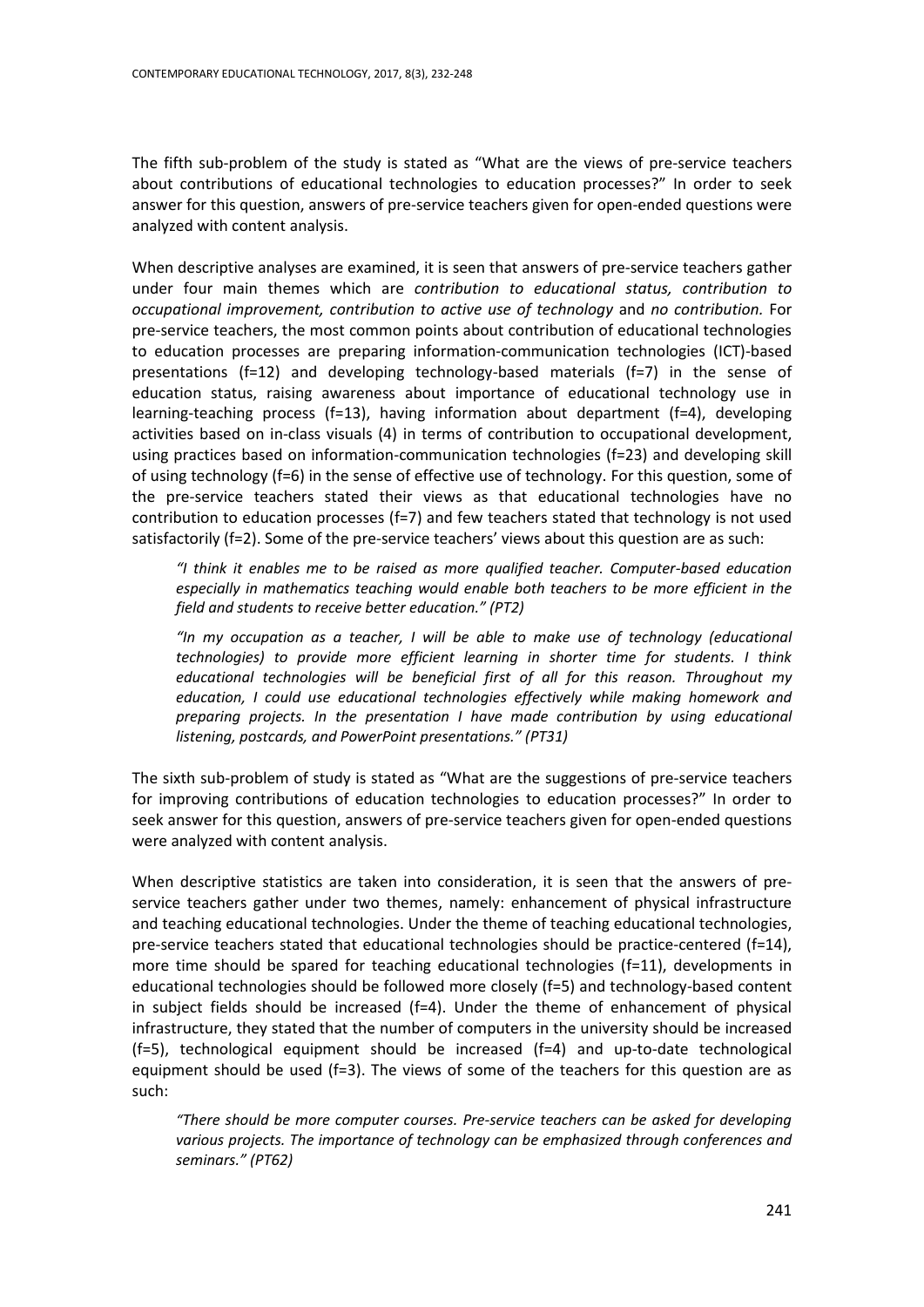*"Pre-service teachers should be given information technology courses from the very beginning. Teaching period should not be restricted with limited time and the course should be taught in a permanent way. Practice should be made profoundly." (PT33)*

*"I think there should be more space for technological software and hardware use within the content of courses. Moreover, I believe not being able to exceed standard and common programs hebetates available potential and tendency. Program usage as taught in the courses is very superficially explained and students use software without being aware of their potential power. They cannot show more advanced performance. This is a basic problem to be solved." (PT32)*

## **Conclusion and Discussion**

In this study, pre-service teachers' who are at the  $3<sup>rd</sup>$  and  $4<sup>th</sup>$  year of the Faculty of Education, competency level about technopedogogical education and their technological perception were analyzed according to gender, department and class; the relationship between competency level about technopedogogical education and technological perception and the views of preservice teachers about education technologies were also analyzed, and the findings were discussed below. It was concluded that pre-service teachers generally regard themselves at moderate level in the sense of technopedogogical education competency. Findings of the study show that pre-service teachers have positive perception towards technology. It can be said that findings obtained from the study are parallel with the findings in the literature that pre-service teachers have positive views about the effective use of technology and integrating technology into their education (Choy, Wong & Gao, 2009; Gulbahar, 2008). In addition, according to the research that Gill and Dalgarno (2017) conducted in depth with 6 Australian pre-service teachers, a range of aspects of university preparation including ICT skill and pedagogy subject, assignments and lecturer modelling also had a clear effect on the growth of the pre-service teachers' TPACK.

The findings of the current study show that pre-service teachers' competency level about technopedogogical education and their technological perception do not differ according to gender and department. This result can be interpreted as that gender and class level variables are not factors that affect technopedogogical educational competency and perception towards technology. When similar studies in the literature are analyzed, it is seen that there are results parallel with this study. For example, in the studies carried out by Akgun (2013), Gomleksiz and Fidan (2011), Kazu and Erten (2011), Kaya, Ozdemir, Emre and Kaya (2011); it was concluded that web pedagogical content knowledge of pre-service teachers do not differ according to gender variable. The qualifications expected to be formed within education process are determined without making any discrimination between students and it is expected that all the students should have these qualifications similarly. In the process of teacher education, it is expected that differences such as gender, department and education type etc. should not affect the qualifications to be attained and pre-service teachers should be graduated with similar qualifications. This finding obtained as a result of the study is compatible with the expectations that pre-service teachers should attain self-sufficiency perceptions without any discrimination. Furthermore, the results of the research Scherer et al. (2017) carried out with 665 pre-service teachers at 18 teacher training institutions in Belgium indicated that the measure of the technology-dimensions within the TPACK framework is able to capture preservice teachers' general TPACK self-beliefs and their specific self-beliefs in technological knowledge.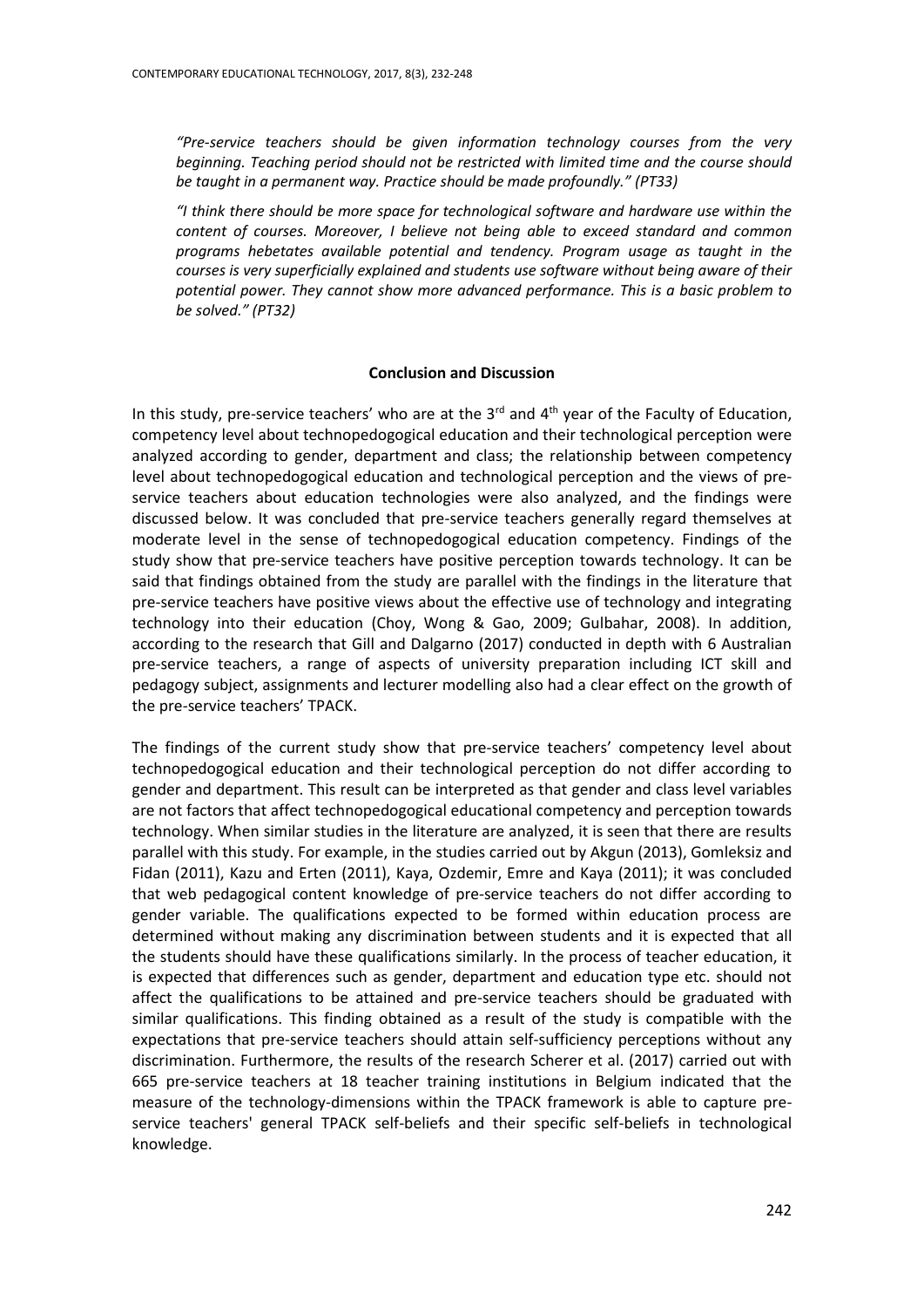The findings of this study show that pre-service teachers' technopedogogical educational competency and perception towards technology differ significantly on behalf of pre-service teachers who study at English Language Teaching Department. One of the most important factors which have positive effect on competency perception about the use of information and communication technologies for educational purposes is the utilization of these technologies in course activities. Lawless and Pellegrino stated "technology can make it quicker or easier to teach the same things in routine ways, or it can make it possible to adopt new and arguably better approaches to instruction and/or change the content or context of learning." (2007, p.581). Courses of English Language Teaching have included contents and materials which require intensive use of educational technologies for long years. Education activities of this department necessitate the use of audio-visual materials and the use of technological tools and provide original context and technological infrastructure for pre-service teachers at this department by which they would learn technology through practicing and experiencing. Bhattacherjee and Premkumar (2004) stated that when pre-service teachers have direct experience with technology, their attitude towards technology and their use of technology would change. This may be the reason why both technopedogogical education competency level and technological perception of pre-service teachers who study at English Language Teaching Department are significantly different from other departments.

The findings of the current study show that there is a positively significant relationship between pre-service teachers' technopedogogical educational competency and perception towards technology. According to the literature, perception about competency is one of the important extents of technology integration (Ertmer, Conklin & Lewandowski 2001; Finger, Jamieson-Proctor & Albion 2010). This result is parallel with the result of research carried out by Chen (2010) which shows that pre-service teachers' self-sufficiency about technology has a very powerful effect on technology use. This finding also matches up with the result of another study which states that increase of pre-service teachers' technological knowledge and skill also enhances their self-sufficiency about technology integration (Lambert & Gong, 2010). Ertmer et al. state that if teachers do not believe that they can integrate technology, they may not use it at all.

According to the results of qualitative analysis of the study, pre-service teachers think that educational technologies have contributions to preparing ICT-based presentations, developing technology-based materials, preparing homework, doing research, raising awareness about importance of educational technology use in the learning and teaching process, acquiring information about their department, developing personal skill of using technology based on information-communication technologies and having a positive attitude toward technology in general. Very few of the pre-service teachers think that it has no contribution to education process. Pre-service teachers also think that technological equipment should be maximized, up-to-date technological equipment should be used and teaching of educational technologies should be practice-based in order to improve contribution of educational technologies to instructional processes.

## **Recommendations**

In light of findings of the current study, the following suggestions have been provided for the practitioners and researchers: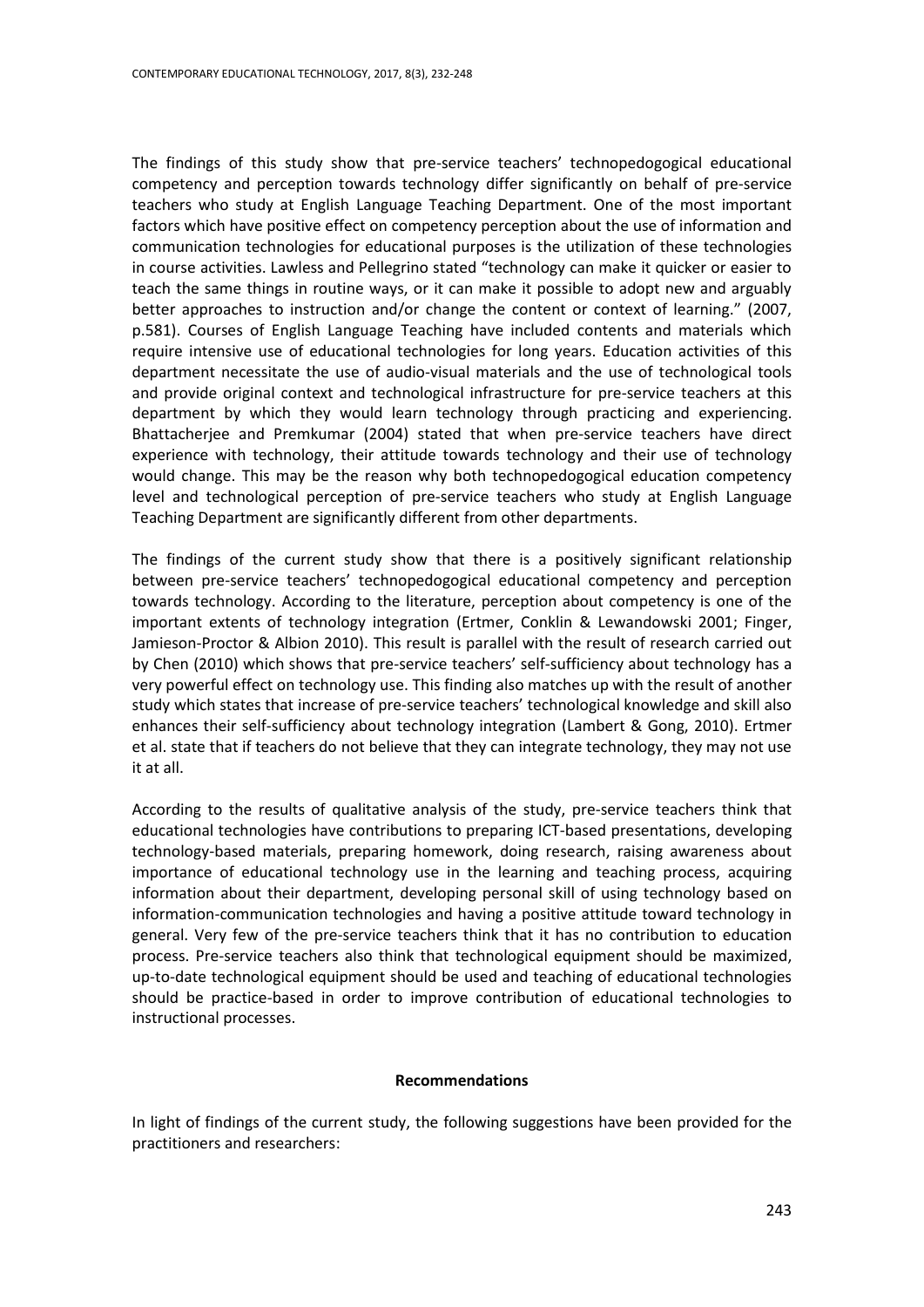## **For Practitioners**

- One of the important steps about integration of information and communication technologies into teacher education is to provide original context and technological infrastructure for pre-service teachers where they can learn through practicing and experiencing. Progress can be achieved about this issue when curriculum of Faculties of Education is enriched with optional courses that help or would enable pre-service teachers' use of technologies based on pedagogy and content knowledge.
- Different courses of teacher training fields can be implemented with technology (IT) assisted approach.
- In order to teach pre-service teachers how to integrate learning environments to technology, practice-oriented activities which include instructional design through technology should be arranged. In this way, pre-service teachers would have more opportunity about technology use for educational purposes and they would have a positive attitude towards technopedogogical education and the use of technology in education.
- It is important to teach courses in each branch about the execution of technology integration in curriculum of Faculties of Education and to give students instructions about how to integrate ICT according to subjects in the classroom.
- It must be paid particular attention in this process that academicians should integrate technology effectively during their courses and be good role-models for prospective teachers. Training seminars can be conducted for academicians about integrating technology and current technology through learning environments.
- Computer laboratories should be open to the use of pre-service teachers apart from courses so that they can use these technologies more frequently.
- In order to construct education environment suitable to technology use in education, the number of students in classes should be reduced from 40-50s to 20s, laboratory and material deficiencies should be overcome, and special classrooms should be designed according to the quality of courses.
- Projects can be developed by which pre-service teachers can make peer-learning about current technologies and have information from each other.
- Technology consulting center can be founded in Faculties of Education in order to provide pre-service teachers with consulting service.

## **For Researchers**

- It is thought that further research should be done in which different variables that are thought to be effective in perception about technology and technopedogogical education competency are involved and experimental designs are arranged about observation of learning-teaching processes.
- Mixed and longitudinal methods may be employed to examine the technological perceptions of the pre-service teachers.
- Comparative studies may be conducted between the countries which have better rankings in PISA assessments to identify the effectiveness of technology in teacher training.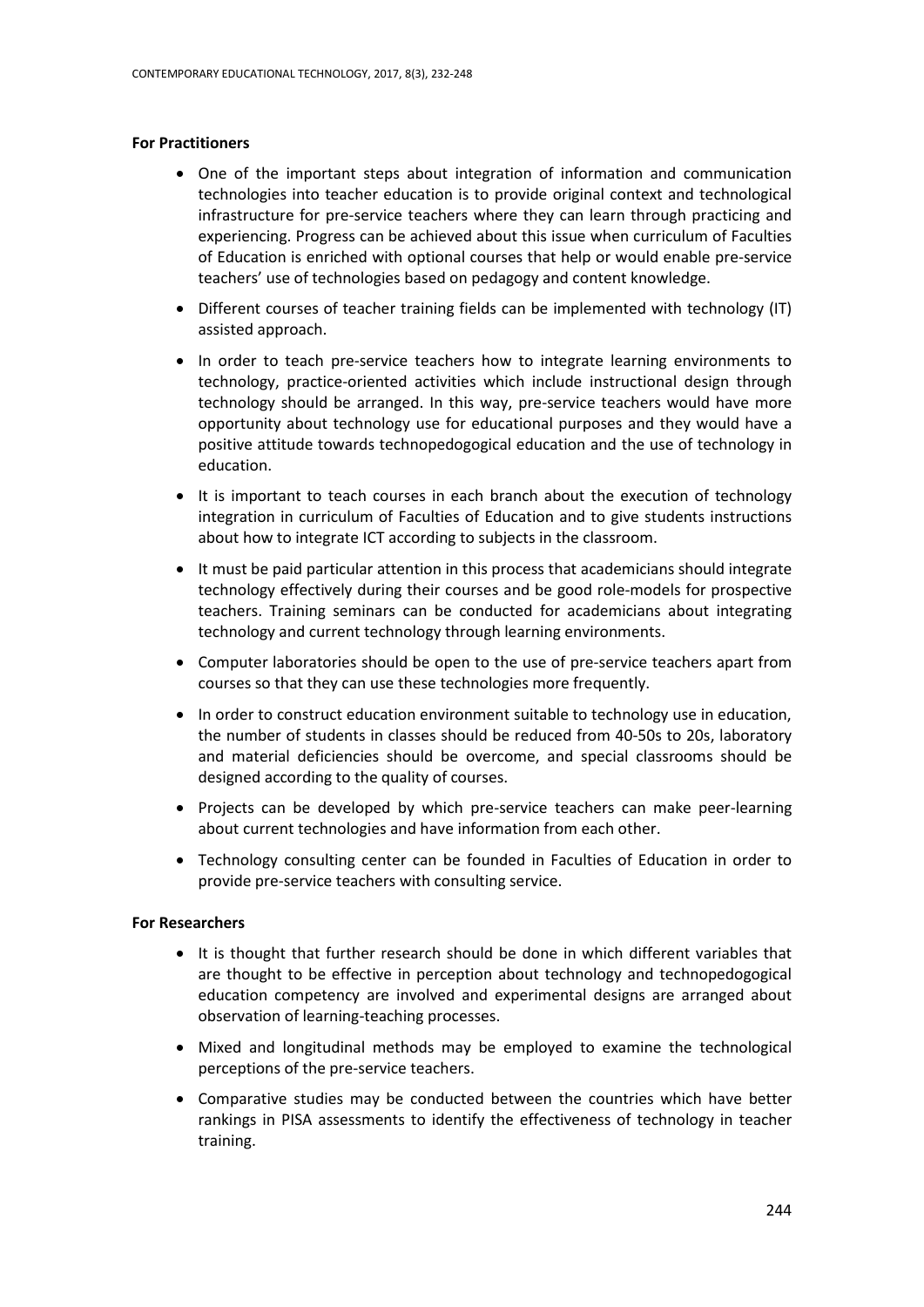#### **References**

- Angeli, C. & Valanides, N. (2005). Pre-service elementary teachers as information and communication technology designers: an instructional systems design model based on an expanded view of pedagogical content knowledge. *Journal of Computer Assisted Learning, 21*(4), 292-302.
- Angeli, C. (2005). Transforming a teacher education method course through technology: effects on pre-service teachers' technology competency. *Computers and Education, 45*(4), 383-398.
- Akgun, F. (2013). Pre-service teachers' web pedagogical content knowledge and relationship between teachers' perception of self-efficacy. *Trakya University Journal of Education 3*(1), 48-58.
- Bhattacherjee, A. & Premkumar, G. (2004). Understanding changes in belief and attitude toward information technology usage: A theoretical model and longitudinal test. *MIS Quarterly, 28*(2) 229-254.
- Bingimlas, K. (2009). Barriers to the successful integration of ICT in teaching and learning environments: A review of the literature. *Eurasia Journal of Mathematics, Science & Technology Education, 5*(3), 235-245.
- Chai, C.S., Koh, J. H., & Tsai, C. (2011). Exploring the factor structure of the constructs of technological, pedagogical, content knowledge (TPAC). *The Asia-Pacific Education Researcher, 20*(3), 595-603.
- Chen, R. (2010). Investigating models for pre-service teachers' use of technology to support student-centered learning. *Computers and Education, 55*(1), 32-42.
- Chen, F., Looi, C., & Chen, W. (2009). Integrating technology in the classroom: A visual conceptualization of teachers' knowledge, goals and beliefs. *Journal of Computer Assisted Learning, 25*(5), 470-488.
- Choy, D., Wong, A.F.L., & Gao, P. (2009). Student teachers' intentions and actions on integrating technology into their classrooms during student teaching: A Singapore study. *Journal of Research on Technology in Education, 42*(2), 175-195.
- Cuban, L. (2001). High access and low use of technologies in high school classrooms: Explaining an apparent paradox. *American Educational Research Journal, 38*(4), 813-834.
- Creswell, J.W. (2003). *Research design: Qualitative, quantitative, and mixed method approaches.* Thousand Oaks, CA: Sage.
- Davis, K.S. & Falba, C.J. (2002). Integrating technology in elementary pre-service teacher education: orchestrating scientific inquiry in meaningful ways. *Journal of Science Teacher Education, 13*(4), 303-329.
- Dawson, K., Pringle, R., & Adams, T.L. (2003). Providing links between technology integration, methods courses, and school-based field experiences: a curriculum-based and technology-enhanced microteaching. *Journal of Computing in Teacher Education, 20*(1), 41-47.
- Dwyer, D.C., Ringstaff, C., & Sandholtz, J.H. (1991). Changes in teachers' beliefs and practices in technology rich classrooms. *Educational Leadership, 48*(8), 45-52.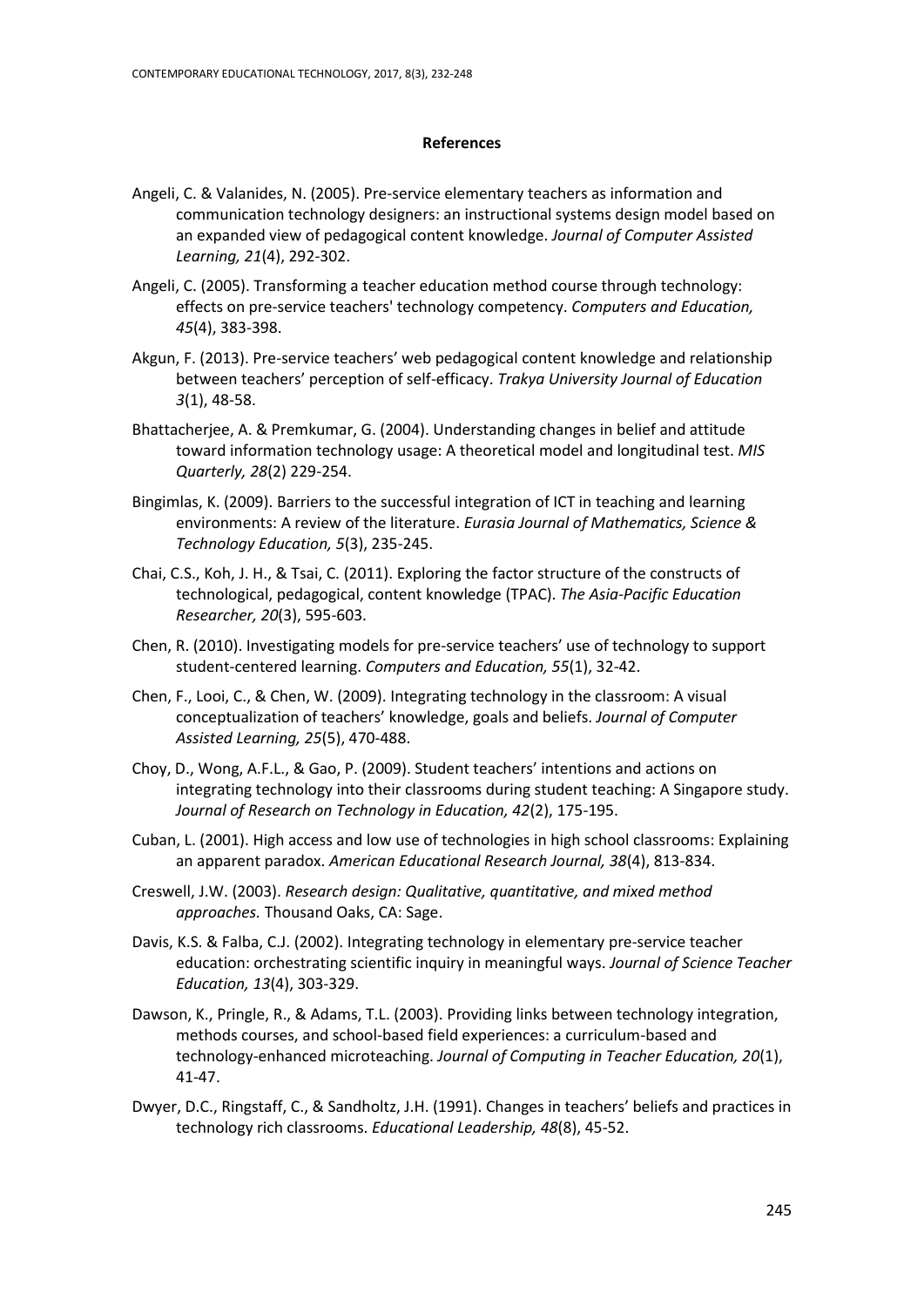- Ertmer, P.A., Addison, P., Lane, M., Ross, E., & Woods, D. (1999). Examining teachers' beliefs about the role of technology in the elementary classroom. *Journal of Research on Computing in Education, 32*(1), 54-72.
- Ertmer, P.A., Conklin, D., & Lewandowski, J. (2001). Increasing pre-service teachers' capacity for technology integration through use of electronic models. Paper presented at the Annual Meeting of National Convention of the Association for Educational Communications and Technology. Atlanta, GA.
- Ertmer, P.A. & Otternbreit-Leftwich, A.T. (2010). Teacher technology change: How knowledge, confidence, beliefs, and culture intersect, *Journal of Research on Technology in Education, 42*(3), 255-284.
- Finger, G., Jamieson-Proctor, R., & Albion, P. (2010). Beyond pedagogical content knowledge: The importance of TPACK for informing pre-service teacher education in Australia. In N. Reynolds, & M. Turcsanyi-Szabo (Eds.), *Key competencies in the knowledge society: Proceedings of* IFIP TC 3 International Conference, *Volume 324* (pp.114-125). Berlin, Germany: Springer.
- Gao, P., Choy, D., Wong, A.F.L. & Wu, J. (2009). Developing a better understanding of technology-based pedagogy. *Australasian Journal of Educational Technology, 25*(5), 714- 730.
- Gill, L. & Dalgarno, B. (2017). A qualitative analysis of pre-service primary school teachers' TPACK development over the four years of their teacher preparation programme. *Technology, Pedagogy and Education,* (Online), 1-18, doi:10.1080/1475939X.2017. 1287124.
- Gomleksiz, M. N. & Fidan, E. K. (2011). Self-efficacy perception levels of prospective teachers' enrolled at pedagogical formation course toward web pedagogical content knowledge. *Turkish Studies-International Periodical for the Languages, Literature and History of Turkish or Turkic, 6*(4), 593-620.
- Goktas, Y., Yildirim, S., & Yildirim, Z. (2009). Main barriers and possible enablers of ICT integration into pre-service teacher education programs. *Educational Technology & Society, 12*(1), 193-204.
- Gulbahar, Y. (2008). Improving the technology integration skills of prospective teachers through practice: A case study. *The Turkish Online Journal of Educational Technology, 7*(4), 71-81.
- Harris, J., Mishra, P., & Koehler, M. (2009). Teachers' technological pedagogical content knowledge and learning activity types: curriculum-based technology integration reframed. *Journal of Research on Technology in Education, 41*(4), 393-416.
- Hew, K. & Brush, T. (2007). Integrating technology into K-12 teaching and learning: Current knowledge gaps and recommendations for future research. *Educational Technology Research and Development, 55*(3), 223-252.
- Honan, E. (2008). Barriers to teachers using digital texts in literacy classrooms*. Literacy, 42*(1), 36-43.
- Hutchison, A. & Reinking, D. (2011). Teachers' perceptions of integrating information and communication technologies into literacy instruction: a national survey in the United States. *Reading Research Quarterly, 46*(84), 312-333.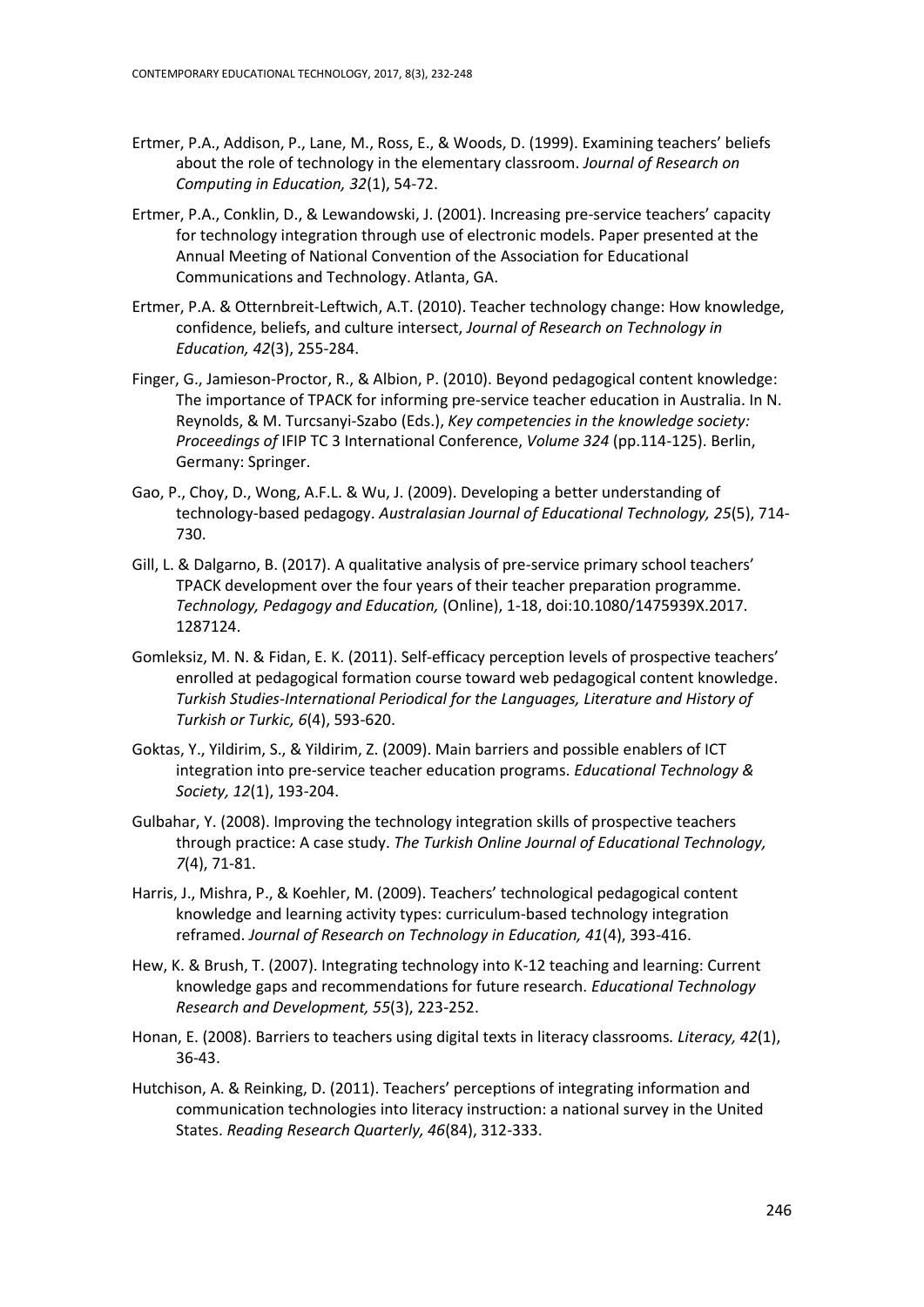- Jordan, K. (2013). The influence of gender on beginning teachers' perceptions of their technological pedagogical content knowledge (TPACK). *Australian Educational Computing, 28*(2), 32-50.
- Kabakci Yurdakul, I., Odabasi, H.F., Kilicer, K, Coklar, A.N., Birinci, G., & Kurt, A.A. (2012). The development, validity and reliability of TPACK-deep: A technological pedagogical content knowledge scale. *Computers and Education, 58*(3), 964-977.
- Kaya, Z., Ozdemir, T.Y., Emre, İ., & Kaya, O.N. (2011). Exploring pre-service information technology teachers' perception of self-efficacy in web-technological pedagogical content knowledge. 6<sup>th</sup> International Advanced Technologies Symposium (IATS'11), Elazıg, Turkey.
- Kazu, İ. Y. & Erten, P. (2011). The views of elementary pre-service teachers towards web pedagogical content knowledge. 10<sup>th</sup> National Elementary Teaching Education Symposium. Cumhuriyet University, Sivas, Turkey.
- Kurt, S. (2012). Examining teachers' use of computer-based technologies: A case study. *Education and Information Technologies, 18*(4), 557-570.
- Lambert, J. & Gong, Y. (2010). 21st century paradigms for pre-service teacher technology preparation. *Computers in the Schools, 27*(1), 54-70.
- Lawless, K.A, & Pellegrino, J.W. *(2007).* Professional development in integrating technology in to teaching and learning: knowns, unknowns, and ways to pursue better questions and answers. *Review of Educational Research, 77*(4), 575-614.
- Lim, C.P. & Khine, M. (2006). Managing teachers' barriers to ICT integration in Singapore schools. *Journal of Technology and Teacher Education, 14*(1), 97-125.
- Lim, C.P. *(2007).* Effective integration of ICT in Singapore schools: Pedagogical and policy implications. *Education Technology Research & Development, 55*(1), 83-116.
- Liu, Y. & Szabo, Z. (2009). Teachers' attitudes toward technology integration in schools: A four year study. *Teachers and Teaching: Theory and Practice, 15*(1), 5-23.
- McCannon, M. & Crews, T.B. (2000). Assessing the technology needs of elementary school teachers. *Journal of Technology and Teacher Education, 8*(2), 11-121.
- McClure, R. (2011). The digital information divide. In S. D'Agustino (Ed.), *Adaptation, resistance and access to instructional Technologies: Assessing future trends in education.* Hershey, PA: IGI Global Information Science Reference.
- Miles, M.B. & Hubermann, A.M. (1994). *Qualitative data analysis.* Thousand Oaks, CA: Sage.
- Mishra, P. & Koehler, M.J. (2006). Technological pedagogical content knowledge: A framework for teacher knowledge. *Teachers College Record, 108*(6), 1017-1054.
- Niess, M.L. (2005). Preparing teachers to teach science and mathematics with technology: Developing a technology pedagogical content knowledge. *Teaching and Teacher Education, 21*(5), 509-523.
- Niess, M.L. (2008). *Guiding pre-service teachers in developing TPCK*. In AACTE (Eds.), *Handbook of technological pedagogical content knowledge (TPCK) for educators (pp.223-250).* New York: Routledge.